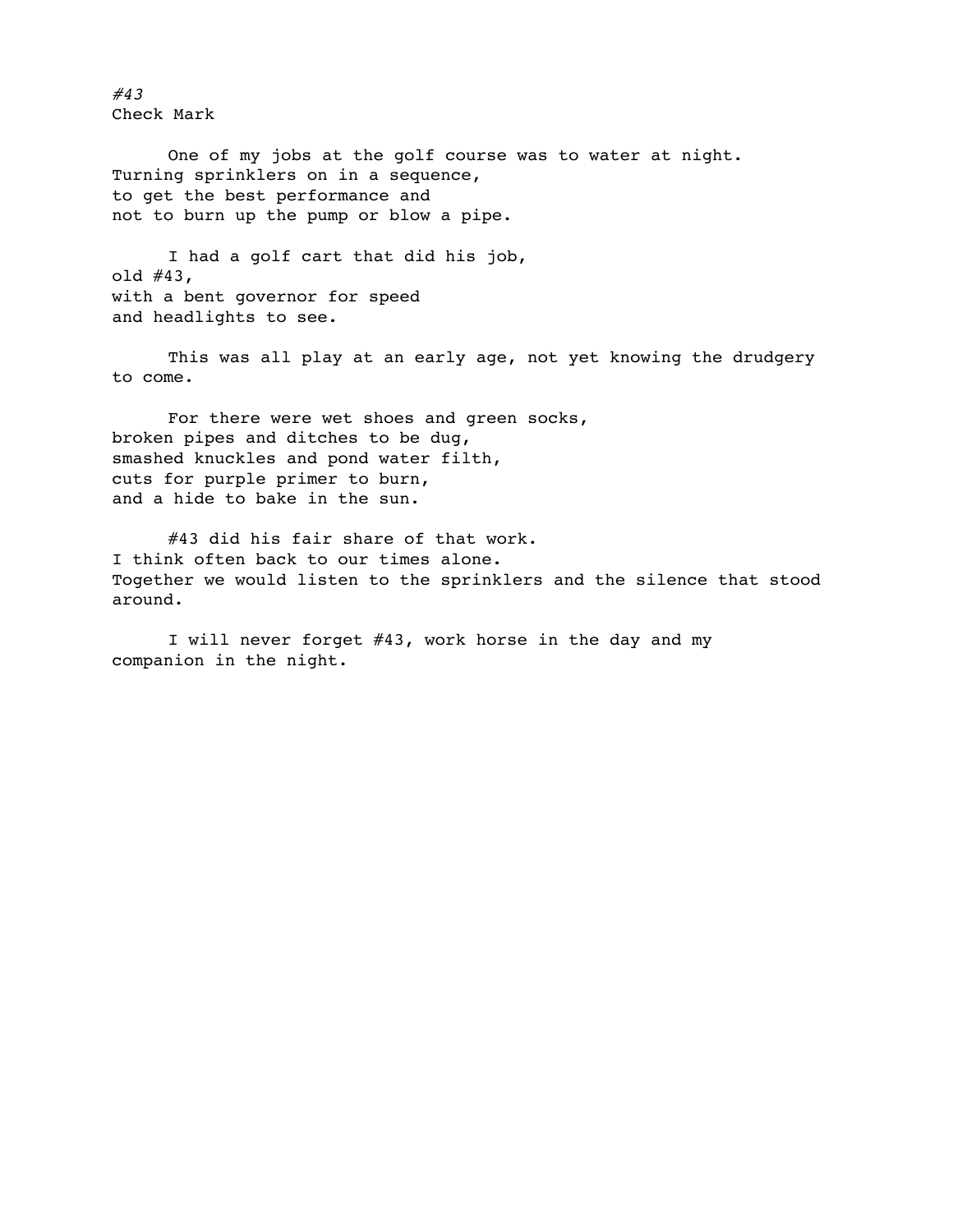Labor, drives the evolution of man created as a laborer by those who defended from these stars the worker race made in their image

set apart once among the animals remade and set above "they have become like us" the seed of knowledge within

*untitled* Adam

sent to toil in the fields by the sweat of their backs labor to survive work brings joy, but knowledge remains labor produces, creates, and sustains

evolution the driving force to live among the stars once created, now the creators to labor is our purpose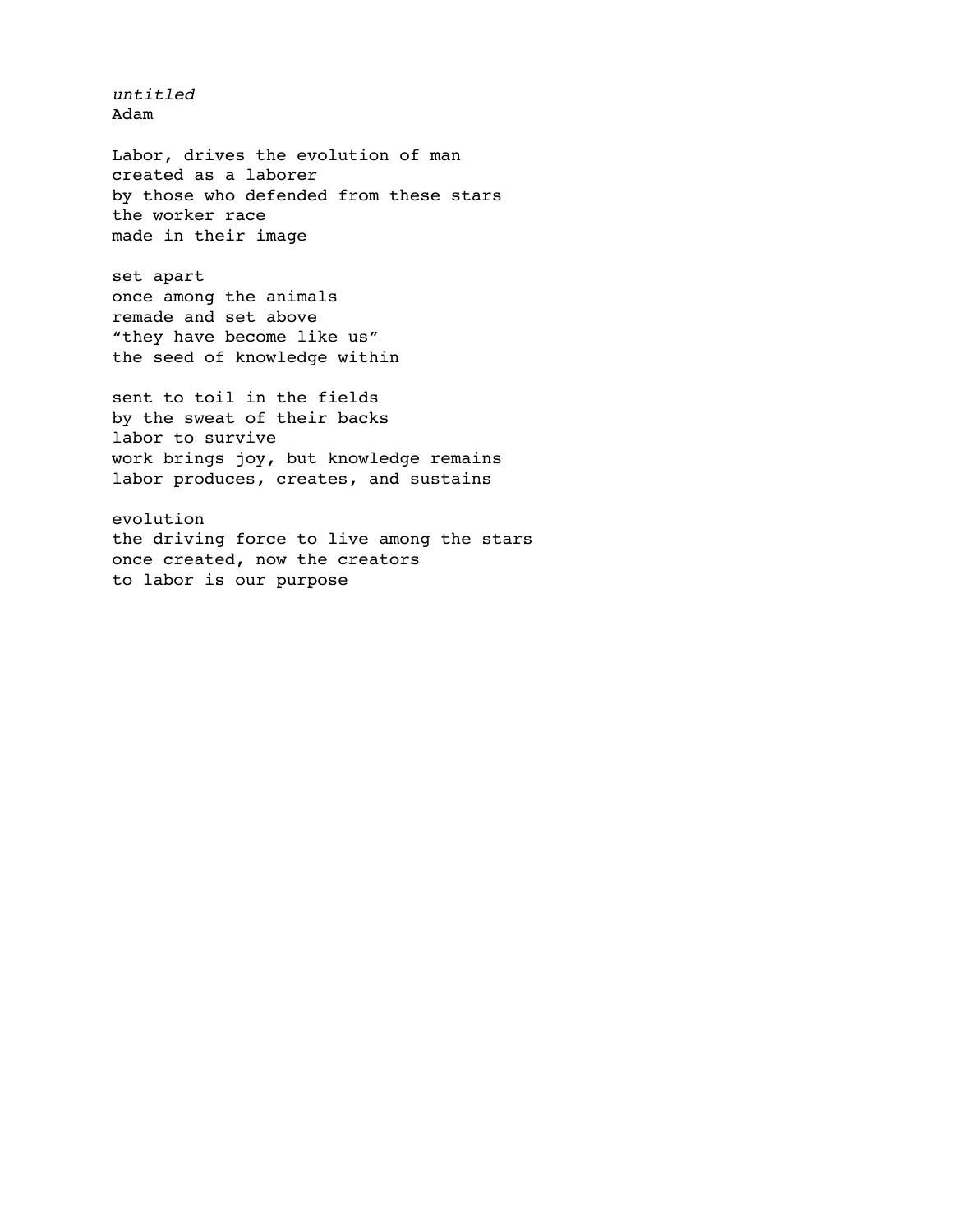*the life of work* Jack

As a young lad growing up with a coal miner as a father, I was drawn to that particular occupation. I can remember as a 9 year old going to work with my dad inside his mine. I was told I had to start at the bottom, scoop coal, and learn as I progressed. I was never given a thing, I had to earn everything I owned, and am glad that was instilled in me that young.

As the weeks and months passed, I learned how to drive a gangway straight and level (a gangway is the main tunnel in the mine). I also learned to dig my own hitches and set my own props so as not to have a cave-in (hitches are holes chipped in the bottom rock to set your wood props in and you pound in to the top rock until it's a perfect 90 degrees). I learned to drill my holes to set the dynamite into, and properly place it so it blows the coal out correctly.

What all this means is I started out at the bottom and learned the trade. By the time I was 18 years old, I was a certified miner and foreman with blasting license. I learned what work means, or should mean to everyone. If you want something, you work for it, and save your hard earned money until you can get it. Some work is harder than others, but it's all the same concept.

Everything goes back to what my dad instilled in me as a kid. To put your all in everything you do, and to become the best at it. After being nearly killed in the mines, I took up carpentry and worked hard, and watched, and learned everything I could, until I could do everything on my own. At age 35 I started my own company and did pretty well for the next 12 years. Then my life left me, and I walked away from everything I owned and cherished. I wandered the roads and the bars. I fell hard and I started to sell my wares (pot) and I worked hard at that as well, starting at the bottom, buying a quarter pound at a clip, until I was buying fifty pounds every three weeks or so. Until April 9th 2013, when my life fell even further into the abyss. I ended up in prison!

I'm going back to my father's words, and pull my life back together when I'm released from here. Everything in life is hard work.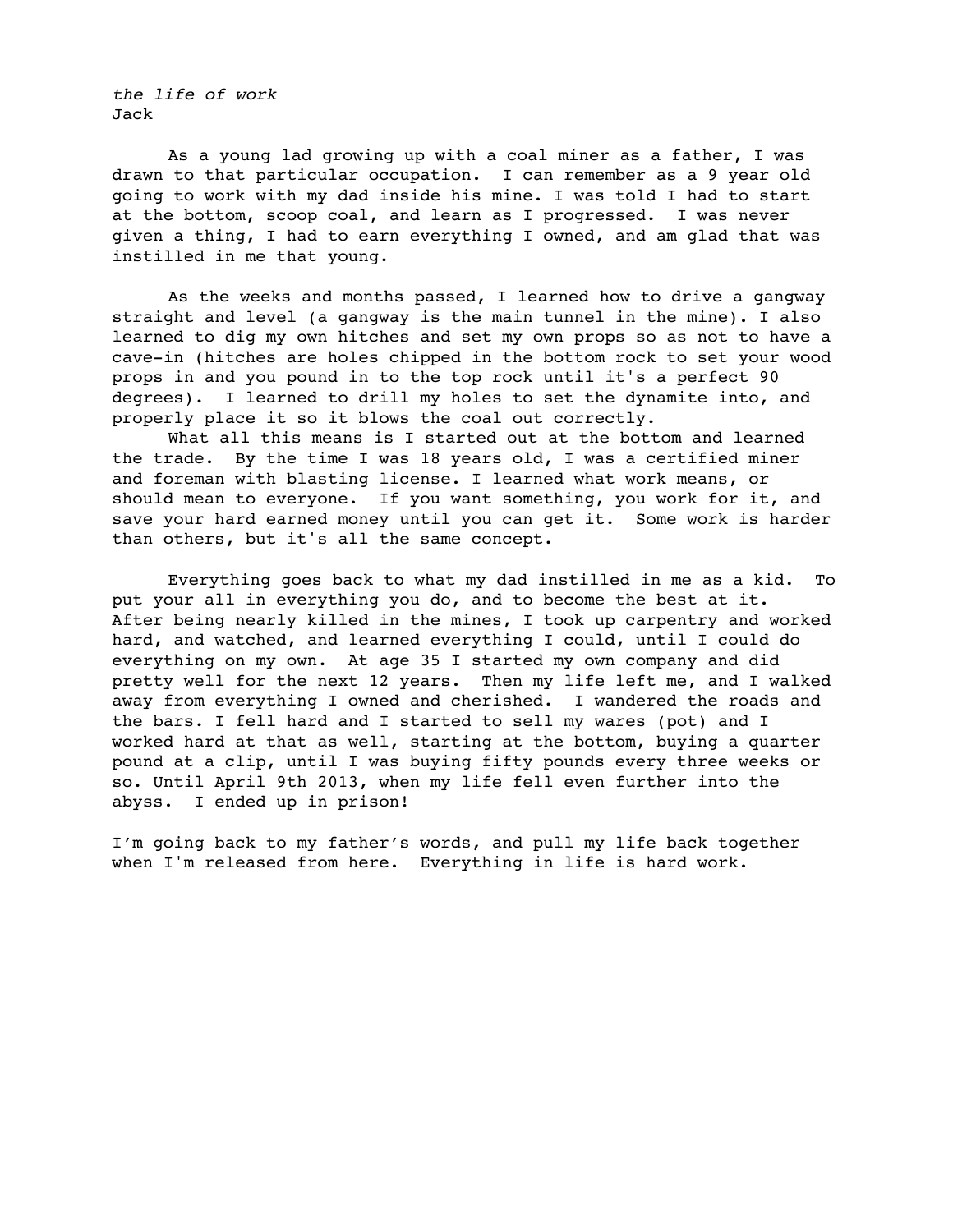*untitled (hurricane)* M-LAW

Sticky hot and humid smells of decay and mold thick air like liquid, hard to breathe the smell of death creeps

Destruction at every turn homes, rich and poor businesses, large and small all received the same treatment nothing untouched no discrimination just ruin nature has no picks

mountains of garbage grow by the minute boats, miles from water, out of place dirty cars litter the landscape like toys a giant child once played with now broken and abandoned thrown into piles of shit. Now bacteria and mold make them home.

Water lines on buildings still standing Scars that show the battle they endured Others just piles of sticks stacked the way a beaver would dam a creek. Far from where they once stood tall.

Family pet that once were, laying where they come to rest, bloated and smelling, food for the flies once loved, now forgotten, to be remembered too late. Pets still alive roam in packs, striving to survive after overcoming incredible odds already.

Pictures, keepsakes and heirlooms, memories of peoples lives washed away, now half buried in mud and voting things that can't be replaced lost never to be had again

those who didn't flee now inhabit tents overcrowded cities made of canvas this can't be the USA Military on the streets and in the air The Red Cross giving out meals from a truck Buildings boarded up and barricaded Signs screaming looters will be shot on site this must be some 3rd world country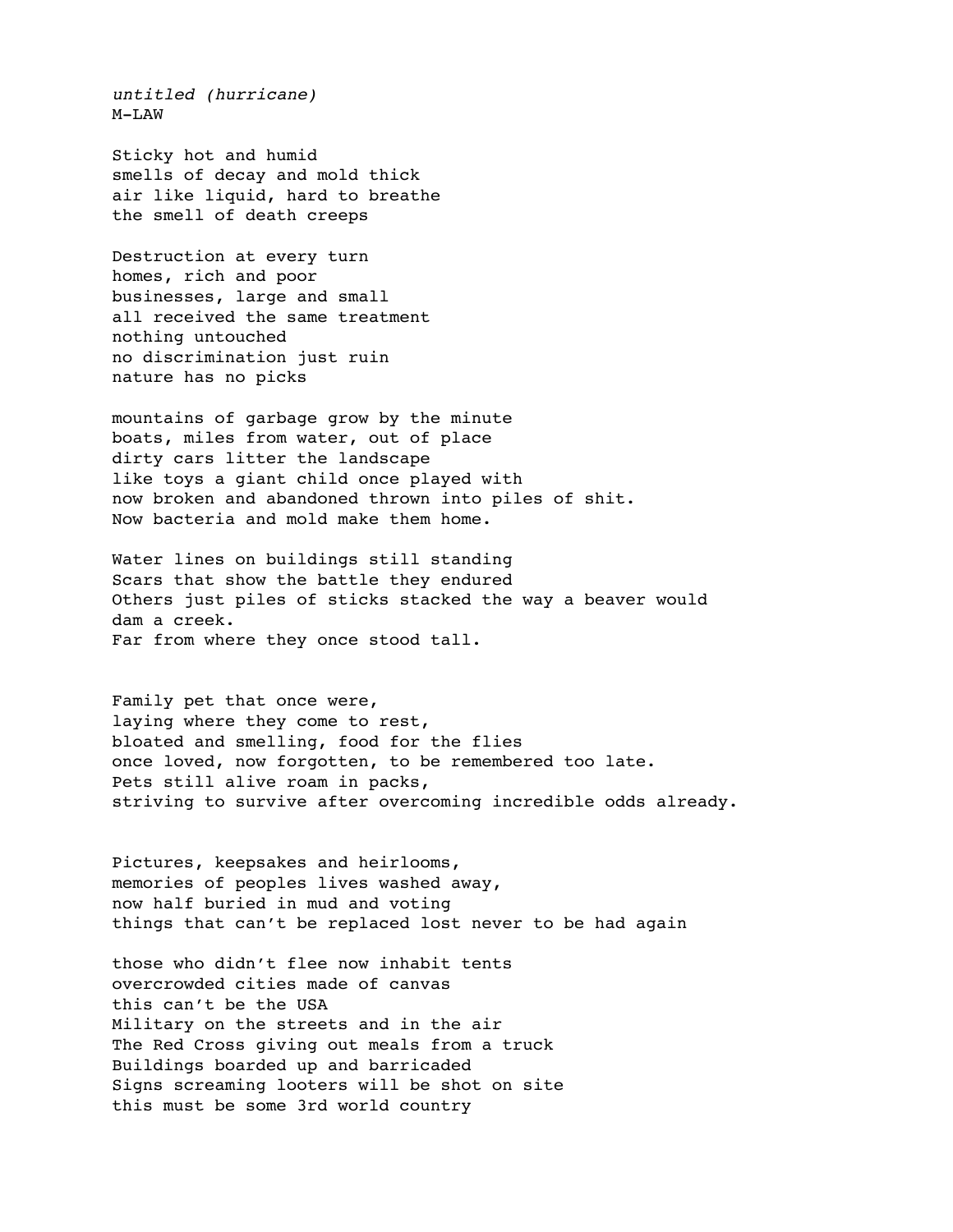The sounds during the day are like a construction site Hammers bang, generators drone, heavy equipment scrapes workers shouting instruction hard at work people selling shirts and hats saying I survived the big one

night sounds different then what's heard in most places shouts full of anger and fear, running feet slap dirt and pavement police sirens, loud speakers voice booming curfew in effect gun fire cracks in the distance gun fire explodes close followed by mens shouts somewhere a woman screams high pitch cut off half way generator motors constant drone

This is the office I choose to work in. This is where my spirit thrives and my heart soars. If I'm lucky, I go every night after work to rest in a RV or FEMA trailer. Rebuilding these places makes my life worth living.

*Work is:* M-LAW

Work is: to put energy into attaining a goal, to physically take action, to put forth mental exertion, to improve myself, to eat better, to exercise, to see the good in others, to trust, to give without return, to stay positive, to live in the light, to keep focus, to love myself, to let others love me, to find a soul mate, to start a family, to be happy, to help others, to teach, to be a role model, to serve, to support, to love, to build relationships, to create, to write, to paint, to draw, to build, to invent, to make a difference, to invest in humanity, to leave my mark on the world.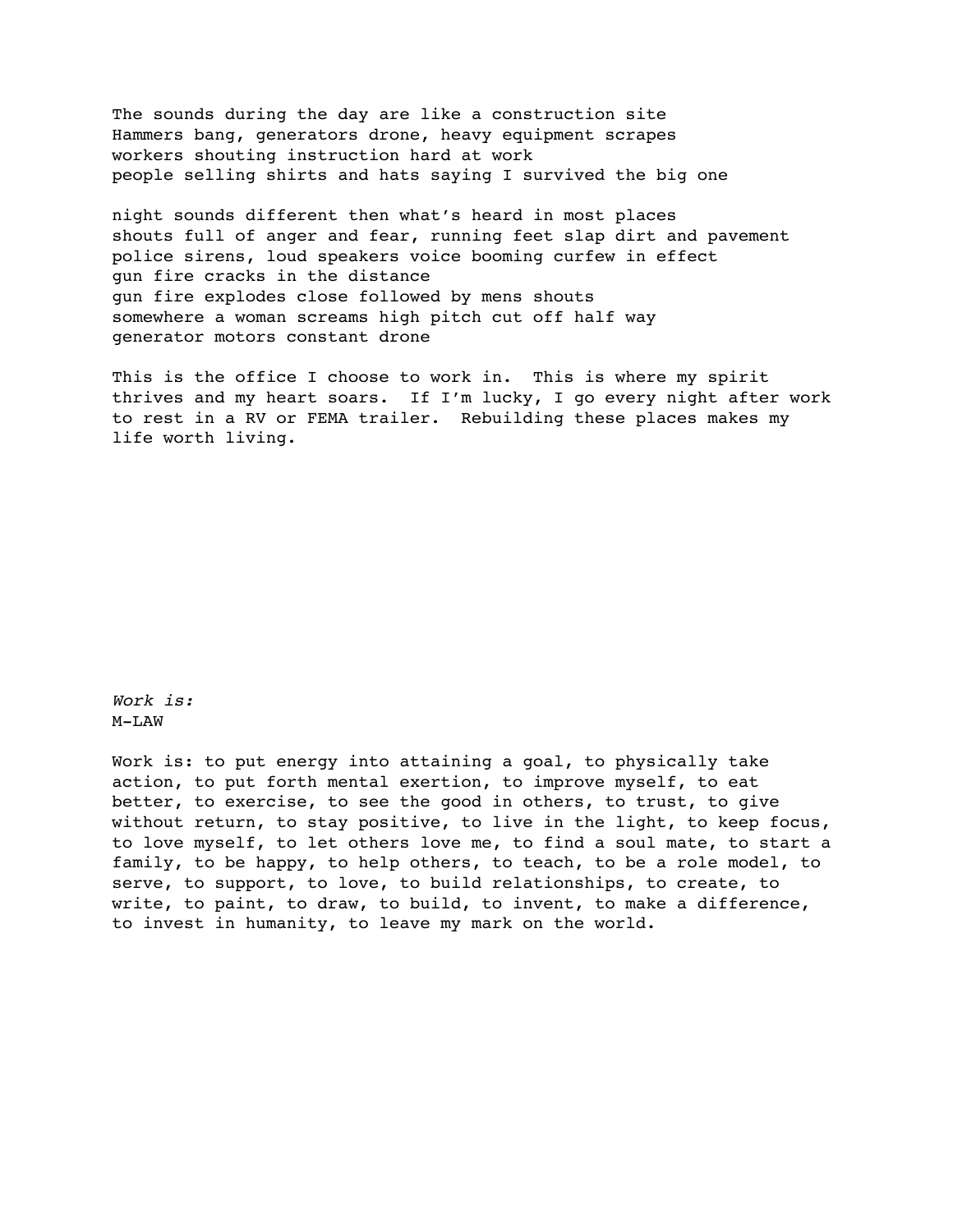*Work* A. E.

WORK HAS A MEANINGFUL DEFINITION; THE LABEL OF YOUR WORK GIVES YOU RECOGNITION. PEOPLE USE THEIR WORK AS A MEANS FOR MONEY. I USE MY WORK TO SUPPORT MY HONEY. WORK IS THE WAY TO ACHIEVE SUCCESS. WORK IS A WAY YOU CAN HAVE THE BEST. GOD DID HIS WORK WHEN HE FORMED CREATION; THEN HE RESTED UP FOR GLORIFICATION. IF YOU HAVE VERY HIGH EXPECTATIONS SEEK WITH ALL YOUR HEART GOD'S EXULTATION.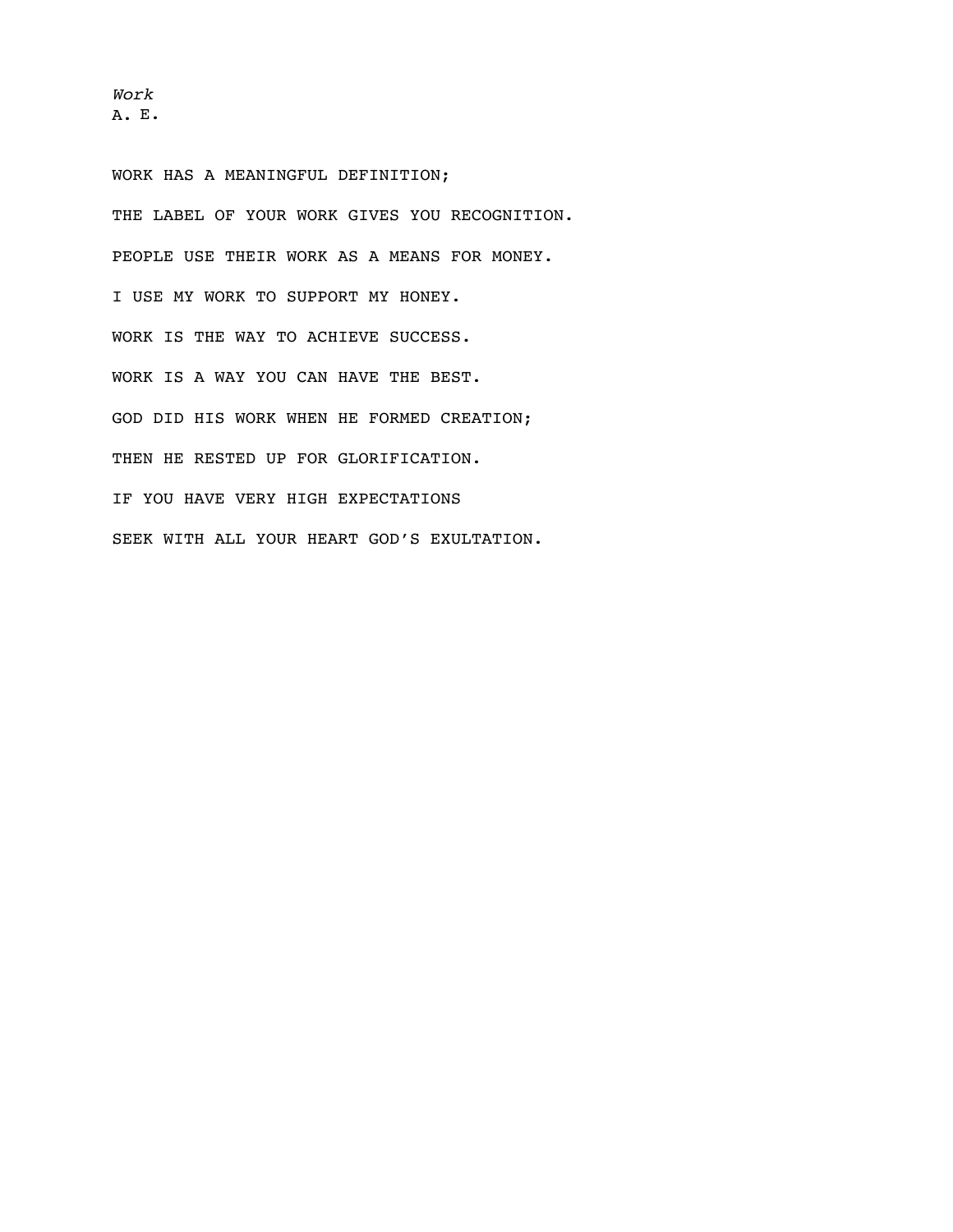*Work: Cooking Time Away* Wally

For three and a half years, serving a 5-10 year sentence, work has always been my escape from time. Importantly, serving time in prison can be extremely stressful. But when you incorporate something you love and enjoy doing into the time you are serving, time begins to burn away.

Cooking is a great passion of mine. I used my passion to make my time melt way. My favorite thing to make here in prison is Pizza. Pizza, in prion, isn't really a hard thing to make, but to the staff, it is the most in-demand specialties i made for them. In putting my own twist on them, i make homemade sauce, and create the perfect toppings.

One specialty i make is my special chicken pizza. It consists of Grilled chicken, well seasoned, fresh tomatoes, broccoli, green peppers, onions, and missed cheese (mozzarella and cheddar). Secondly is my breakfast omelettes. The staff loves my cooking.

Remembering cooking every night from 10pm - 1am in the staff cafe excites me. Seeing the faces of the guards and staff, with signs of satisfaction, eating their food I've prepared for them lets me know that i have a gift.

Working in dietary in prison is ratter difficult alone. The best part of doing so is seeing the people I serve happy and enjoying the meal i prep for them. The difference in working here than a restaurant is that it is in prison. The hospitality doesn't change. Being confined also changes the perspective of what it is lie to be a chef behind bars. Same concepts, different scenery.

Cooking behind bars is challenging. Personally, i love challenges. It helps build character. The fact that if you could do something you love in the worst situation, you can overcome any obstacles. It's called learning how to make the best out of your situation.

So work is a great way to use your time. Cooking is the best way to burn time away. A meal is best served, well done!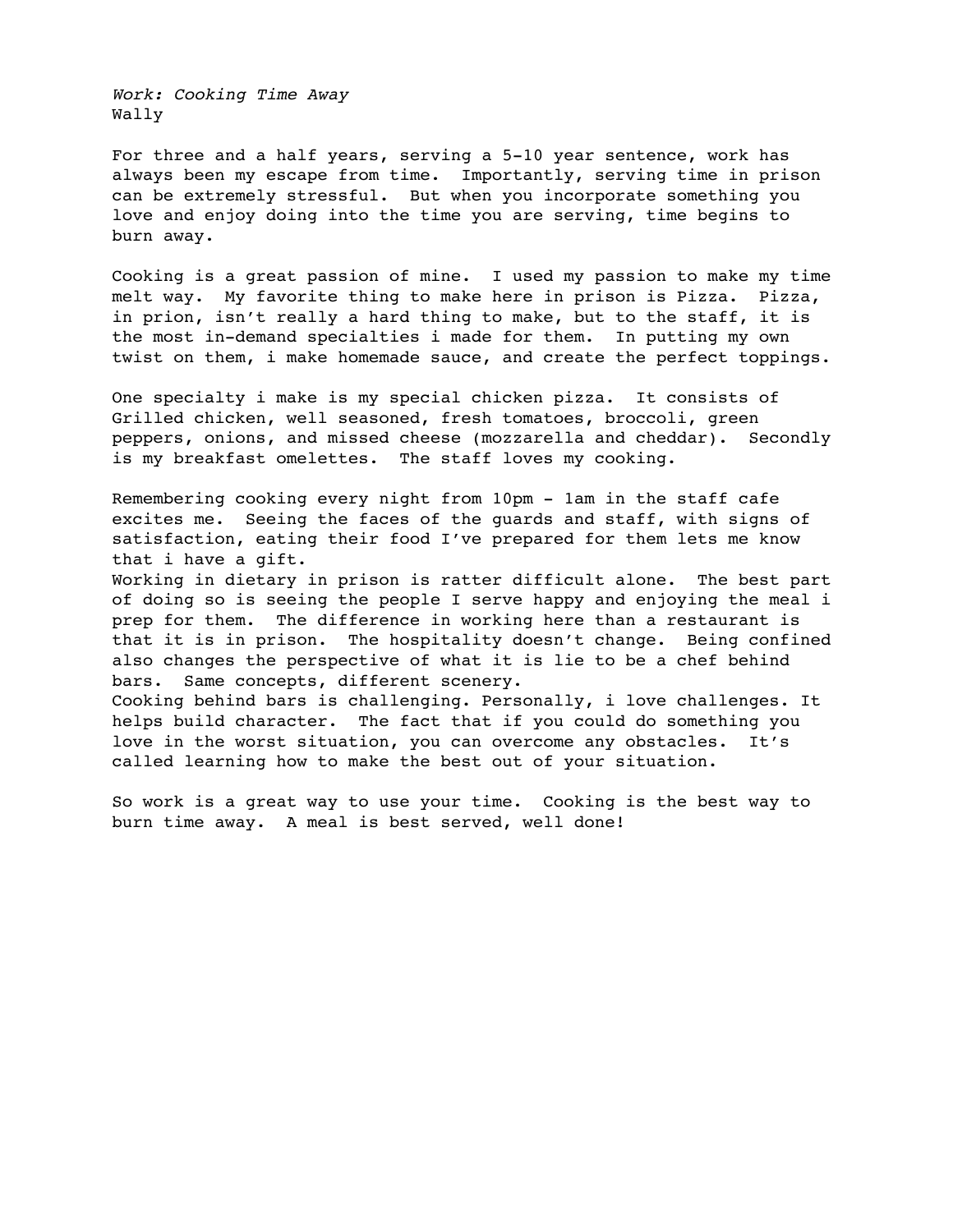*untitled* Mikal Hassan Allah

About a decade ago, me and several other men were convicted of crimes we did not commit, and were found guilty because we were Black and uneducated. We were pacing back and forth in our cells until one of us said, "I'm going to educate myself in law, and get out of here. That's the way out."

Then someone else said, "this is a stolen country with made up Laws. The system wasn't made to work for us. The only way out is through prayer and god will deliver us like he delivered Daniel."

Then someone else said, "Who told yo that! That's what they want you to believe. They want you to keep your eyes in the sky praying to that mystery God while they control the land under your feet. The only way out is to separate fantasies from reality, and physically climb that wall."

Then someone else said, "y'al are incorrect, y'all have failed to examine the predicament we are in, but by my distinguished calculation and my accurate mimmajibba, all we have to do is wait and the walls will begin to start to rot from within and crumble and fall. That's the way out."

Then someone else creamed out, "I'm gonna get out all by myself by telling on all of you fools. That is the only way out!"

"No, no, no!" they all screamed from their cells, "I have the way out!"

And to this day, they are still screaming from their cell doors in fear like that cowardly lion.

Moral of the story: It's time for collective action.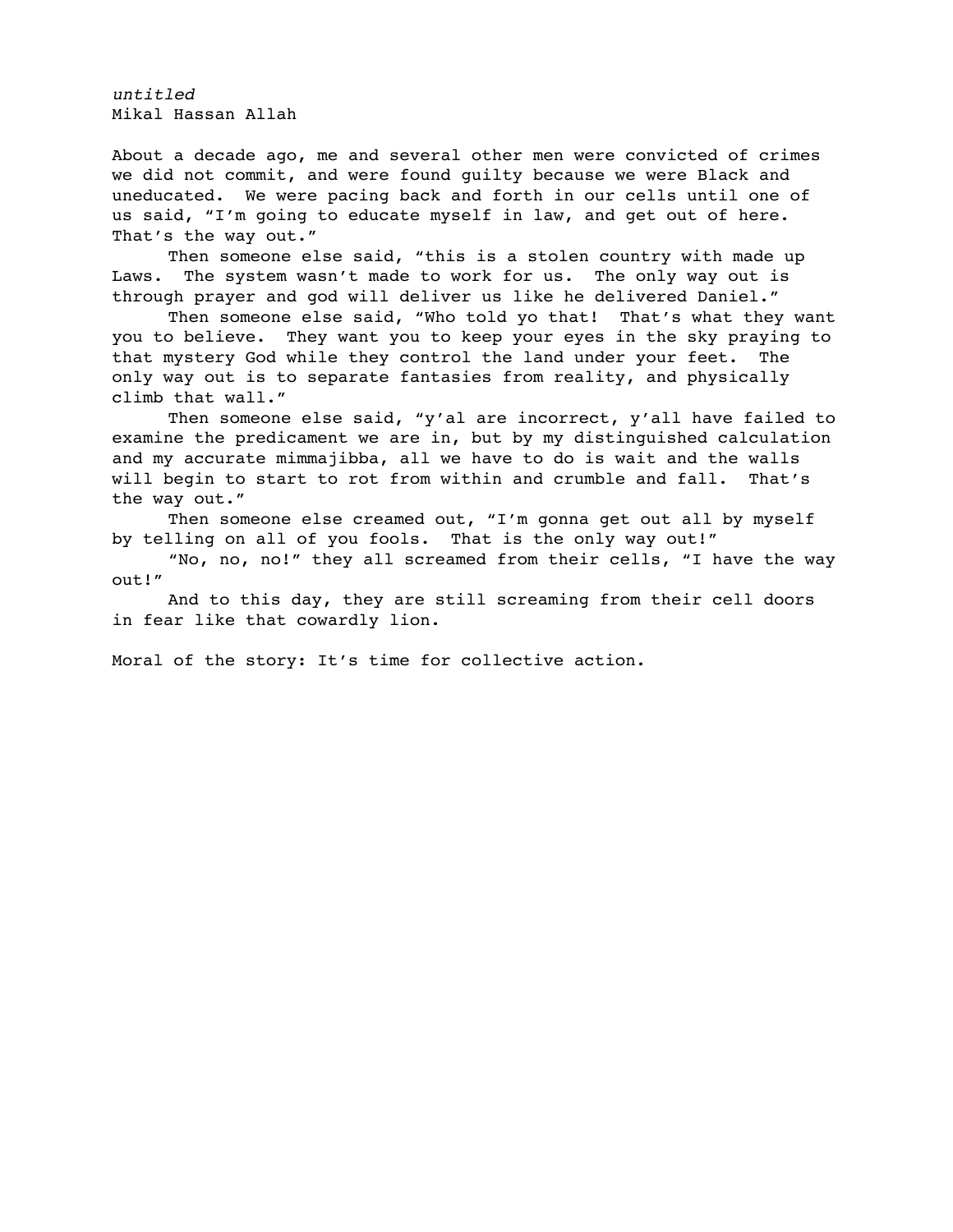*Work(?)* Hassan

This has been mentally exhausting! Why, you may ask? Well, how do you write about something that is so vast, and can't be explained in just one sentence or definition? So for me, I must take you on a journey.

This work I must do requires mental focus, if I am to get the desired result, which is to get you, the reader, or in this case, the listener, to see what work really is.

Is work one's physical or mental exertion, the effort it takes to get something accomplished? Or is it a job, an occupation, a place where one is compensated for their service whether by finances, goods, housing or the internal rewards and gratification of helping another human being? Does the compensation, or earnings dictate that it be called 'work", or is it the service rendered itself?

The idea for this writing came easily; bringing it into fruition, not so easy. See, the meaning of work is complex, for instance, is the *idea* for this piece 'work', or is it the *writing itself*? Maybe the *completion* of it, or is it *all* considered 'work'? Is the vision, idea, collection of data, the sentence structure, reorganization of sentences, changes made to the piece, all part of a whole which in the end is called 'a piece of work'? By the way, if I call you 'a piece of work', what does that mean?

Another way to examine this is to take a look at sports. Something that is so enjoyable and fun, and is sometimes played for hours at a time, if looked at from a different angle, could be considered 'work'. How many hours do we put in practicing a particular sport? We must do the same thing over and over again in order to be come proficient at it, so that when it is time for a game, it appears effortless. Natural ability only takes one so far, as it is said, "one must work on their craft". Another way to examine the sport concept is in team sports. Individual players have unique abilities and talents but a coach must be able to get them to work as a unit in order to be successful. So which is considered work, what the coach must do, or the team's willingness to perform as a cohesive group? Yet still, the coach and team must both perform their own particular function, which in the end can be viewed as a 'collective work'.

If one were to ask an artist, "what do you do for work?", is it the art produced that makes it 'work', or the occupation itself? We know the finished product is called "a work of art," what about the process it takes to produce the art, is this not 'work'?

To function at a high level on a daily basis requires one to have the ability to be extremely focused, something we take for grated, but look closer, isn't this work? If one who operates in this capacity burns out, do we not say, "they were overworked"? We could examine this further, because there are so many ways we could view work, but I will leave you with one question: Throughout this piece of writing, by the repetition of questions, have I not caused you to "work"?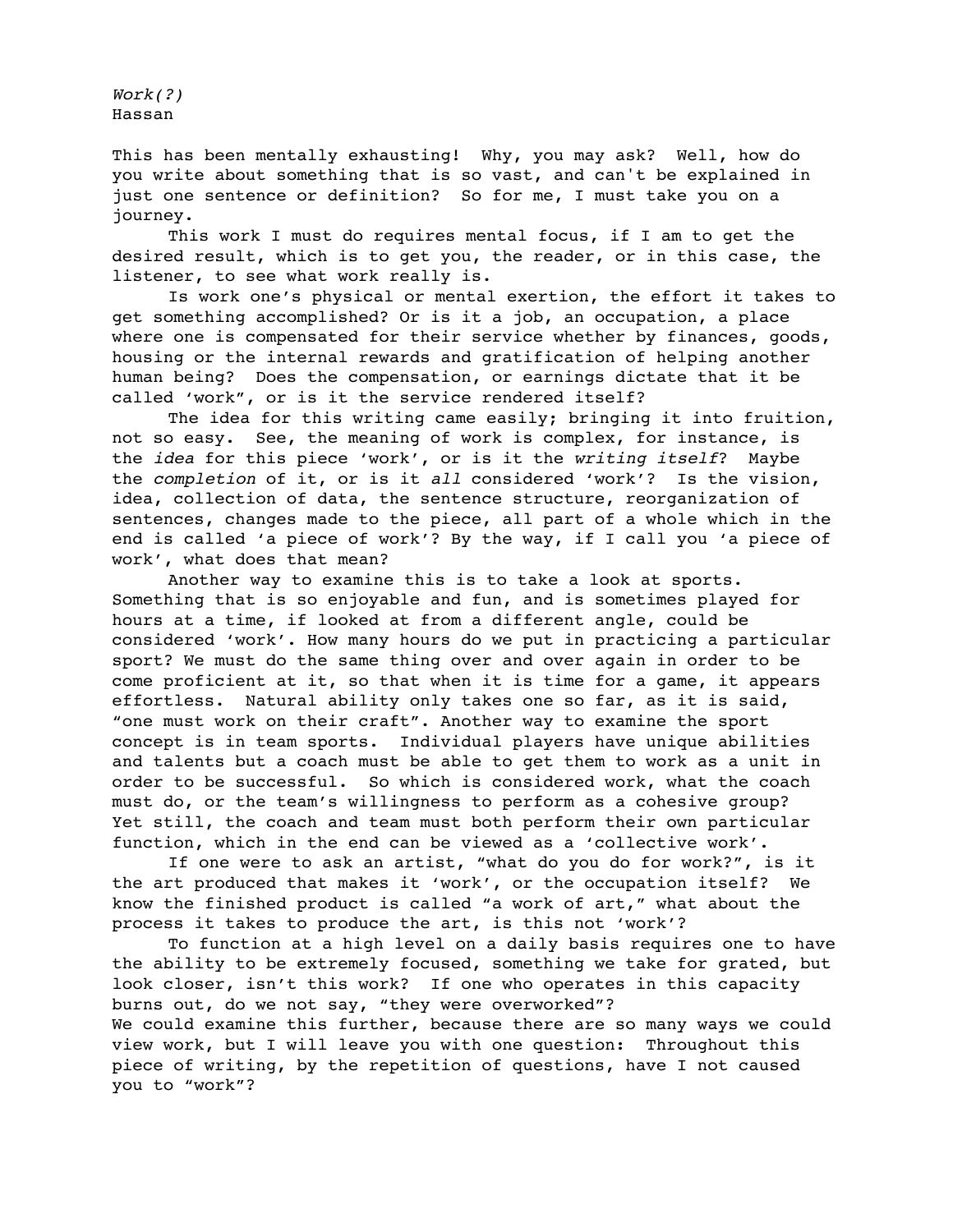*7-26-16* J.R.

"Labor defines identity. Enigmatic? Yes friends, identity is riddled in a maze of choices, that define what we do, work or labor for. What do you labor for? Money, purpose, or identity? Our choices define what life expects us to become, why you labor and who you are."

"Labor is the author, the blueprint, and the structure of the human race vision."

"Work provides the experience fro big dreams giving man unique definition of expressions, building our future"

"If you work, you have faith."

"Labor is the anchor of success."

"Labor can give us all that money can buy, and everything that life can give."

"Work is the sweat and blood of humanity. Labor could be defined as the vision of the human race to provide their children a better tomorrow."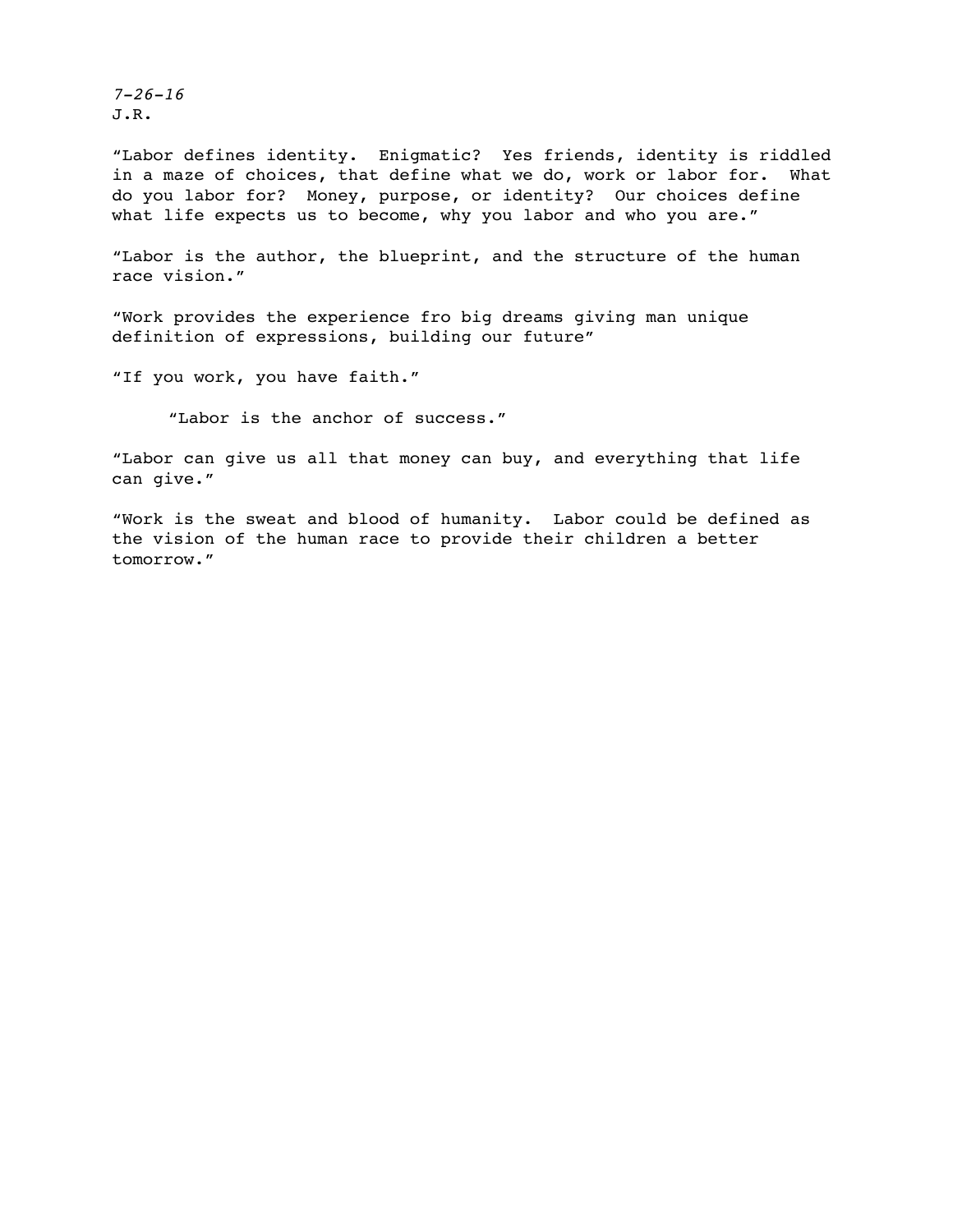*Work* Lugo

Is work up to me, Or up to those I cannot see?

Is work a vision within my mind, or a coordinated dopefiend sign?

Is work democratic, or for those who can have it?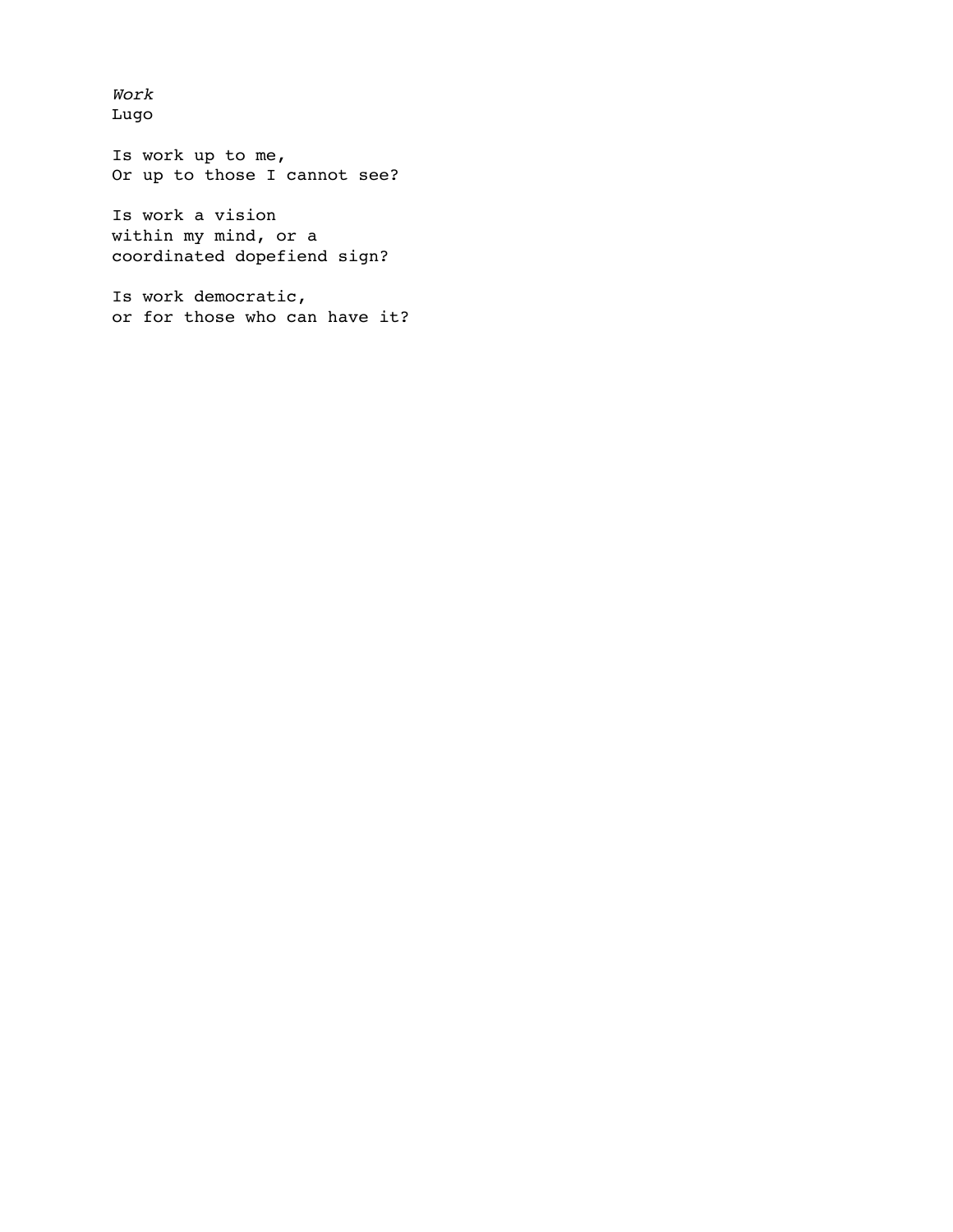*The Evolution of Defining Work* Don Quixote

Although the word evokes generally positive thoughts, vis a vis the word sloth, it is a word heavily laden with exorbitant attributes that are acquired in life.

For example, my own perception of the word continues to evolve. As a child, i knew that my father left in the morning to go to "work" and that he returned home from that ethereal place. I realized that the majority of the day was defeated to whatever "work" entailed.

As I grew older and began schooling, I also was introduced to the world of "work" through the much-dreaded chore of home"work".

No longer mysterious or exciting in the realm of the unknown, "work" took on a negative and distasteful connotation as something imposed upon a reluctant recipient.

I felt sorry for my father. Work sucked.